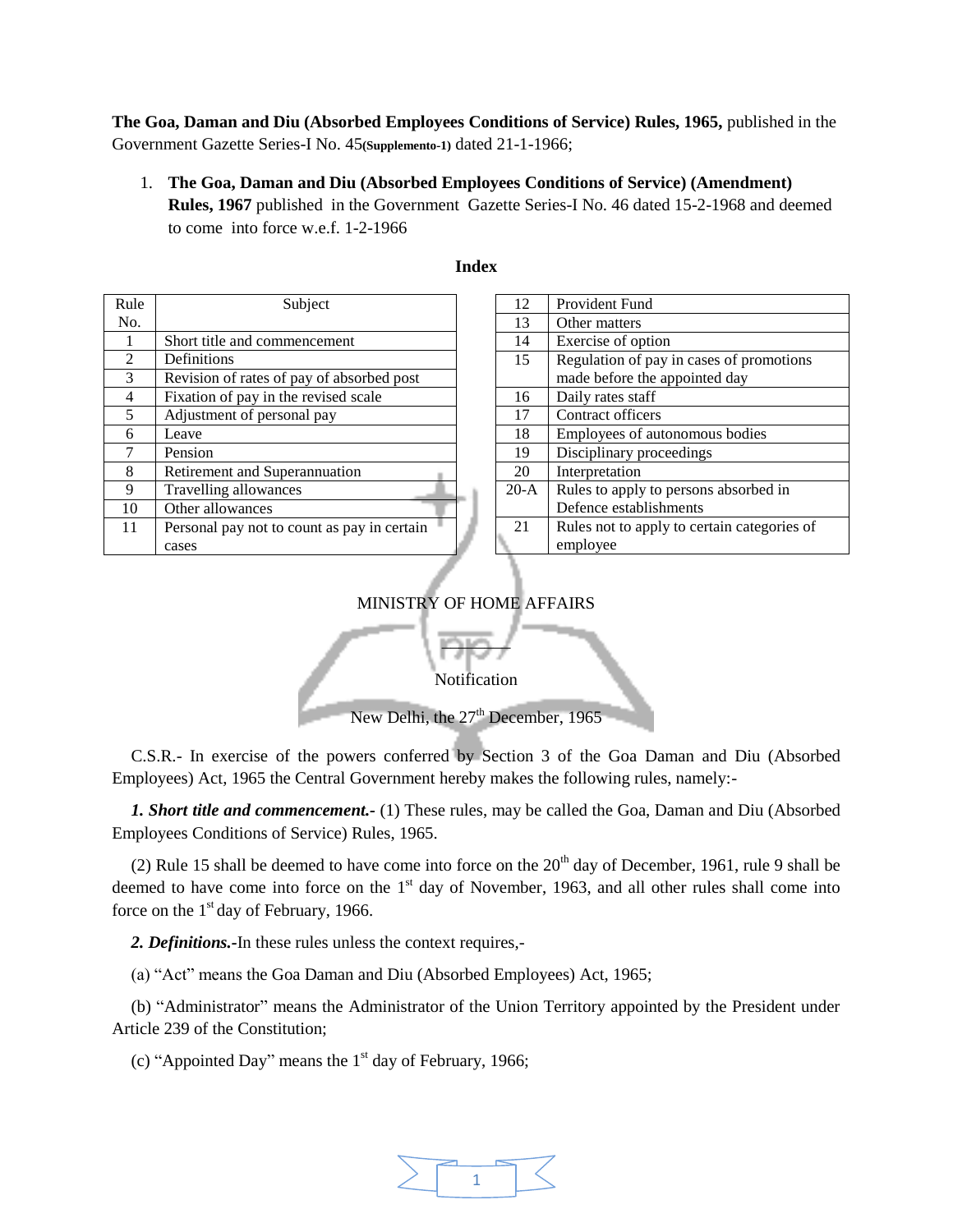(d) "Central rules" means the rules relating to conditions of service generally applicable to persons appointed to the Central Civil Services;

(e) "Existing pay" means the pay admissible to an absorbed employee immediately before the appointed day by way of basic pay and shall include :-

 $\frac{1}{1}$ [(i) complementary pay;

l

- (ii) the charge allowance granted under rule 15;
- (iii) compensatory pay or special pay granted by the Portuguese Government to any of their employees in Goa, Daman and Diu with a view to protecting the reduction in their pay as a result of reorganisation and revision of pay scales; and
- (iv) increment of ten per cent of pay granted by the Portuguese Government to any of their employees in Goa, Daman and Diu on completion of a stipulated ears of service on the ground that there was no scope of further promotion;]

(f) "absorbed employee" means an absorbed employee as defined in clause (a) of section 2 of the Act and who on the appointed day is serving either in connection with the administration of the Union Territory or in any department of the Central Government;

*Explanation:* Persons who were under orders of transfer from Goa, Daman and Diu and were in transit on the 20<sup>th</sup> December, 1961 to take up employment in any portuguese colony but returned to the Union Territory after that date instead of joining there new posts and were slowed to continue in service shall, if they are serving in connection with administration of the Union Territory or in any department of the Central Government on the appointed day, be deemed to be absorbed employees for the purpose of these rules.

(g) "absorbed post" means an absorbed post means an absorbed post as defined in clause (b) of section 2 of the Act, which is in existence on the appointed day either for the purpose of Administration of the Union Territory or any department of the Central Government.

(h) "Union Territory" means the Union Territory of Goa, Daman and Diu.

*3. Revision of rates of pay of absorbed post.-* A from he appointed day, every absorbed post shall be brought on such revised scale of pay as the Central Government, or the Administrator with the prior approval of the Central Government, may by order determine.

*4. Fixation of pay in the revised scale.-*(1) The initial pay of an absorbed employees holding an absorbed post on the appointment day shall, as from that day, be fixed in the revised scale of pay of that post at a stage next higher to his existing pay;

Provided that if the existing pay of an absorbed employee exceeds the maximum of the revised scale of pay, the initial pay of such employee shall be fixed at such maximum shall be fixed at such maximum and the difference between the two shall be granted to him as personal pay.

*Explanation:-* For the purposes of this sub-rule, a person who would have held an absorbed post on the appointed day-

<sup>1</sup> Substituted vide Amendment Rules 1967 which deemed to come into force w.e.f. 1-2-1966 in place of words and figure "*complementary ay and the charge allowance granted under rule 15"*

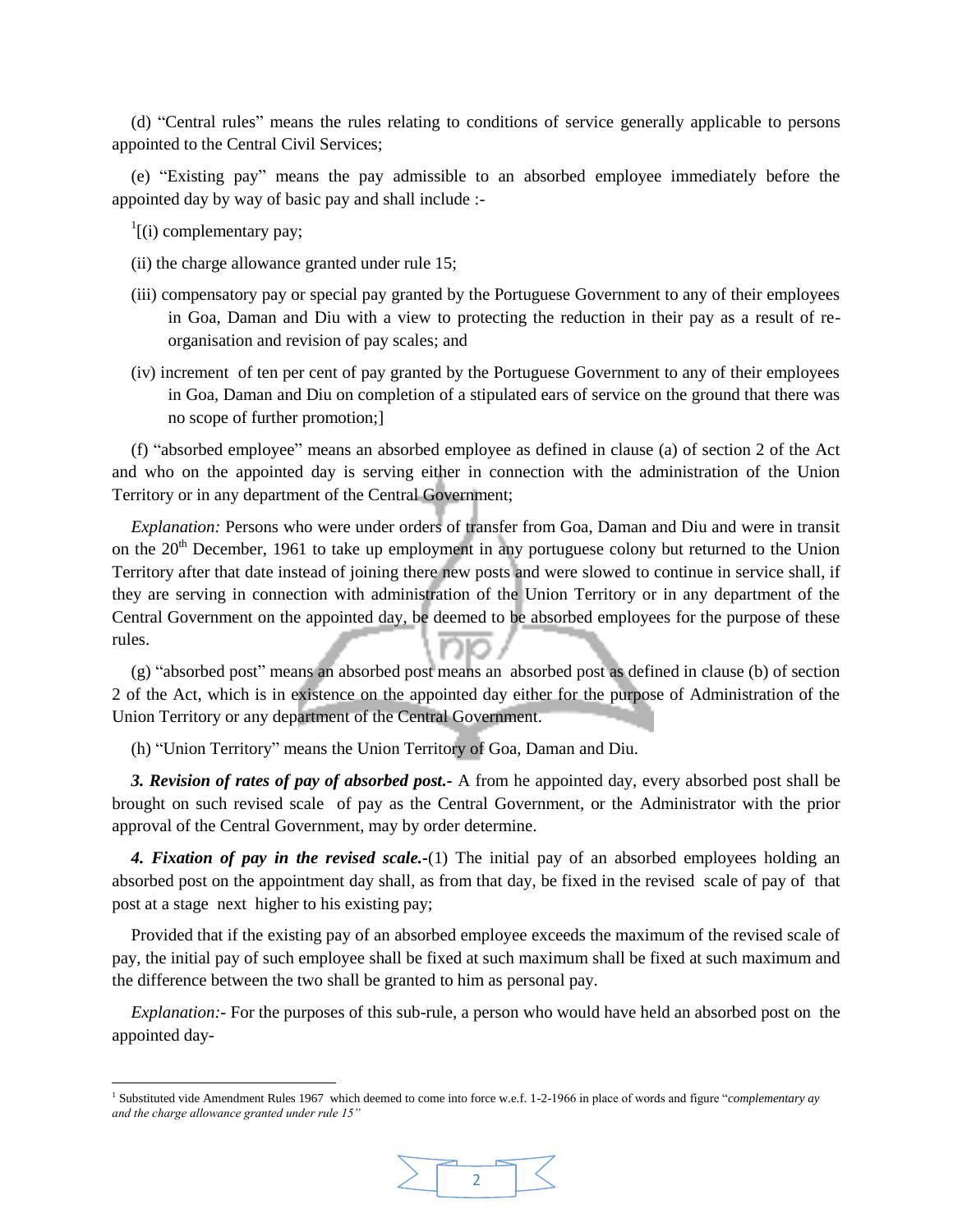(a) but for his appointment to a post created on or after the  $20<sup>th</sup>$  December, 1961, or

(b) but for his being-

- (i) on deputation to a non-government post,
- (ii) in transit,
- (iii) on leave, or
- (iv) under suspension,

shall be deemed to be holding that absorbed post.

(2) If on the appointed day, an absorbed employee is permanent in an absorbed post (hereinafter referred to as permanent post) and is holding another absorbed post on a temporary basis (hereinafter referred to as temporary post), his initial pay shall also be fixed in the permanent post in accordance with sub-rule (1) with reference to the pay he would have drawn in the permanent post immediately before the appointed day and he shall also be granted in the permanent post such personal pay as may be admissible under that sub-rule;

Provided that where both the permanent and temporary posts are in the same line of promotion immediately before the appointed day and carry the same revised scale of pay:-

(a) It shall not be necessary to fix the initial pay in the permanent post if the Absorbed employee has continuously held the temporary post for not less than one year immediately preceding the appointed day, and the pay as fixed in the temporary post shall be regarded as his substantive pay, and

(b) if the absorbed employee has continuously held the temporary post for less than one year on the appointed day, his pay in that post shall be regarded as his substantive pay in that post shall be regarded as his substantive pay on the expiry of a period of one year from the date of his continuous appointment to JKJ A the temporary post.

*5. Adjustment of personal pay.-* The personal pay granted under rule 4 shall continue to be drawn subject to its being absorbed against future increases in pay such as those accruing as a result of increments, promotions or grant of special day;

Provided that where an absorbed employee has had no promotion at any time after the  $19<sup>th</sup>$  December, 1961 and before the appointed day, the amount of personal pay that may be granted to him on promotion on the first occasion after the appointed day shall be so adjusted, where necessary, as to ensure that the increase in pay plus personal pay in the post to which he is promoted is not less than ten per cent of the pay plus personal pay admissible to him in the lower post at the time of promotion.

*Illustration: -* If A whose pay has been fixed under rule 4 at Rs. 500 plus personal pay of Rs. 100 is promoted to a post carrying a minimum pay of Rs. 575, he will draw in that post Rs. 575 plus personal pay of Rs. 85 i.e. 660 in all if the proviso to this rule applies to him; otherwise the personal pay will be Rs. 25/- by virtue of the substantive part of the rule.

*6. Leave.-* (1) As from the appointed day, an absorbed employee shall be subject to the Revised Leave Rules, 1933 as amended from time to time, and on that day his leave account shall be credited with earned leave as calculated under Sub-rule (2);

Provided that where an absorbed employee is on sick leave, privilege leave or furlough on the appointed day, the same having been granted before that day, the leave salary in respect of such leave shall be regulated in accordance with the law in force at the time the leave was granted and the privilege

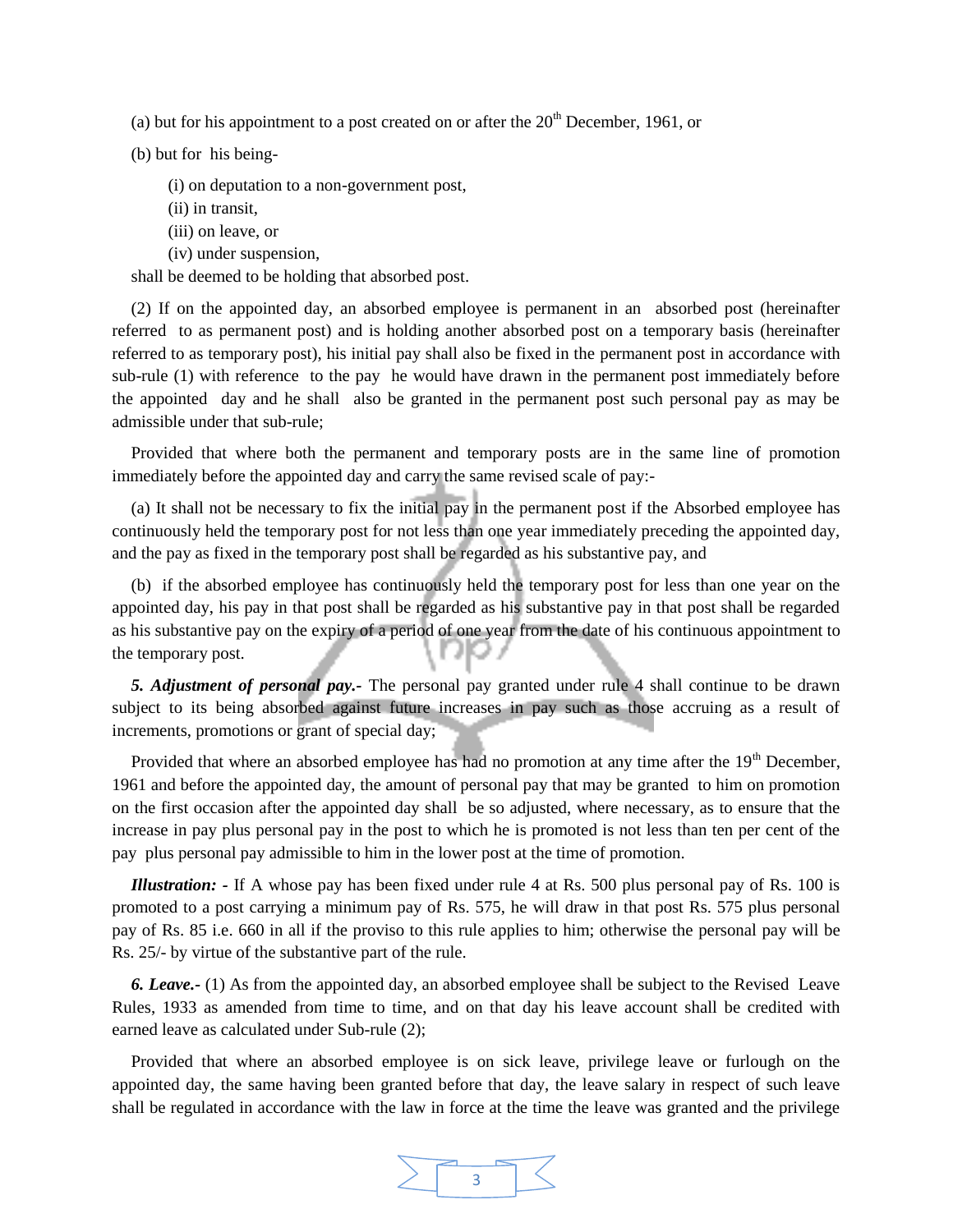leave or furlcugh taken on or after the appointed day shall be debited to the leave account as earned leave but he sick leave so taken shall not be debited to that account.

*Explanation: -* The proviso to this rule shall apply in respect of any extension of the leave sanctioned on or after the appointed day and such extension of the leave sanctioned on or after the appointed day and such extension shall be regulated in accordance with the rules referred to above.

(2) Subject to a maximum of one hundred and eighty days the following amount of earned leave shall be credited to the leave account of an absorbed employee:-

(a) the privilege leave due to an absorbed employee on the 1 st January 1966 plus the number of days of privilege leave in respect of the period commencing from the 1<sup>st</sup> January, 1966 and ending immediately before the appointed day reckoned at the rate of two and a half days for each month less the privilege leave availed of by the absorbed employee during that period, plus,

(b) three fourths of the furlough leave calculated at the rate of eighteen days for each completed year of service rendered during the period commencing from the date the employee last returned from furlough and ending immediately before the appointed.

Provided that any fraction which may appear in the aggregate of (a) and (b) shall be ignored of it is less than half and shall be taken as one day in other cases.

*7. Pension.-* (1) Every absorbed employee shall be subject to the pension rules contained in the Civil Service regulations as applicable to persons who entered on government service on or after the  $1<sup>st</sup>$ October, 1938 including the liberalised pension scheme sanctioned by the Government of India in the Ministry of Finance O.MO. 3(1)-E (Spl)47, dated the  $17<sup>th</sup>$  April, 1950, as amended from time to time, and service rendered by such employee prior to the  $20<sup>th</sup>$  December, 1961<sup>2</sup> [in Portugal or under the Portuguese Administration of Goa, Daman or in any other Portuguese colony,] shall be deemed to be service under the Central Government for the purposes of the said regulation and scheme.

(2) Notwithstanding anything contained in sub-rule (1) an absorbed employee shall, subject to his paying contributions to the pension fund as laid down in the statute of overseas Functionaries, as in force immediately before the appointed day, have the option to count his service <sup>3</sup>[in Portugal or under the Portuguese Administration of Goa, Daman or in any other Portuguese colony, prior to the  $20<sup>th</sup>$ December 1961 and subsequent service under the Government for pension in accordance with that statute and to draw pension calculated in accordance with article 445 and 447 thereof instead of the pension as calculated under the Civil Service Regulations:

Provided that the pension which he may draw by virtue of such option shall not exceed the maximum pension which a functionary of Group D specified in proviso 1 of article 91 of that Statute could have drawn under that Statute.

*Explanation I:*-In the case of absorbed employees who have exercised their option under this sub-rule, the personal pay, if any, shall be deemed to be part of basic pay for determining the amount of pension.

<sup>&</sup>lt;sup>3</sup> Substituted vide Amendment Rules 1967 which deemed to come into force w.e.f. 1-2-1966 in place of words and figure "under the Portuguese Administration of Goa Daman and Diu*"*



 2 Substituted vide Amendment Rules 1967 which deemed to come into force w.e.f. 1-2-1966 in place of words and figure "under the Portuguese Administration of Goa Daman and Diu*"*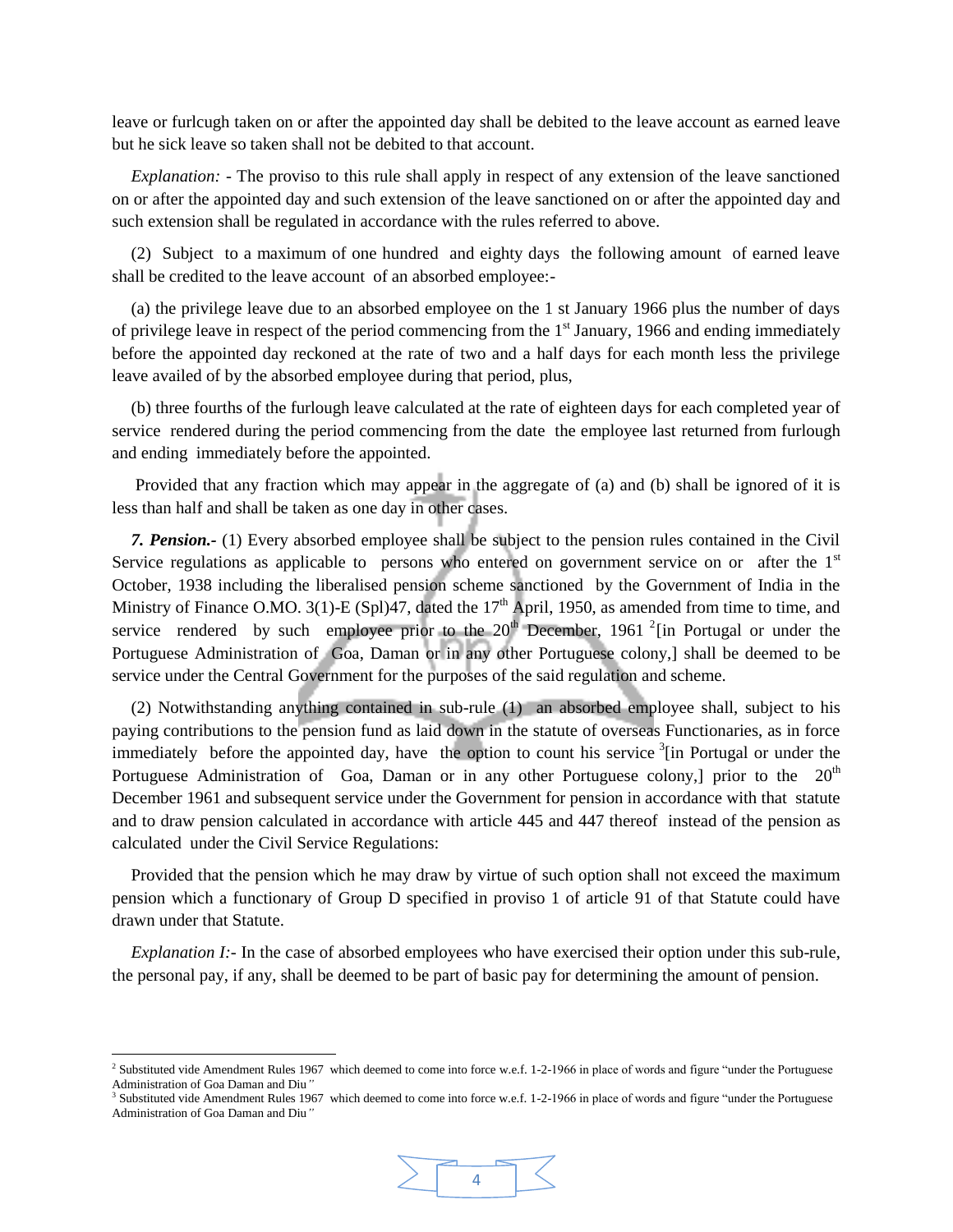*Explanation II:-* Contributions made by an absorbed employee towards any pension fund under the statute of overseas Functionaries or any orders relating to such contributions shall not be refunded to him irrespective of whether he exercised the option under this sub-rule or not.

(3). A person who has exercised the option under sub-rule (2) shall not be entitled to any gratuity, death-cum-retirement gratuity or family pension under the rules and order referred to in sub-rule (1) or to commute his pension but shall otherwise be governed by those rules and orders except in so far as they relate to counting of service for pension and determination of the amount of pension.

(4). For the purposes of reckoning service for pension under the rules and orders referred to in sub-rule (1), the leave availed of by an absorbed employee before the appointed day shall be treated as follows:-

| (a) Sick leave                     | as duty                 |
|------------------------------------|-------------------------|
| (b) Privilege leave and furlough   | as earned leave         |
| (c) Registered and unlimited leave | as extraordinary leave. |

(5) The equation as provided in clauses (b) and (c) of sub-rule (4) shall apply in the case of a person who has availed of leave under the Revised Leave Rules, 1933, on or after the appointed day but counts his service, under the statute of overseas functionaries by virtue of the option under sub-rule (2). Any other kind of leave availed of by such a person on or after the appointed day shall count for the purpose of reckoning service for pension in accordance with such orders as the Central Government may make in this behalf.

 $^{4}$ [(6) Subject to the provisions of sub-rule (7), the provisions of these rules shall apply to a person who, on the appointed day, attains the age of superannuation under the Central Rules without having any earned leave to his credit on that day and -

(a) who was permanent and making pensionary contribution under the aforesaid Statute; or

(b) who was permanent but making pensionary contribution under the aforesaid Statute; or

(c) who was temporary.

 $\overline{\phantom{a}}$ 

(7) (a) In a case falling under clause (a) of sub-rule (6), the person referred to therein shall have the option to be governed either by the aforesaid Statute or by Liberalised Pension Rules.

(b) In a case falling under clause (b) of that sub-rule, the person referred to therein shall be governed by the Liberalised Pension Rules.

(c) In case falling under clause(c) of that sub-rule the person referred to therein shall be entitled only to the retirement benefits admissible to temporary Central Government employees.];

*8. Retirement and Superannuation.-* In the matter of retirement and superannuation an absorbed employee shall be subject to the Central Rules.

Provided that an absorbed employee who on the appointed day has attained the age of superannuation under the Central rules aforesaid shall be granted earned leave from that day equal to the amount of earned leave credited to his leave account under rule 6 and he shall retire from service on the expiry of such leave;

Provided further that the earned leave which may be granted under the preceding proviso shall not extend beyond the date on which the employee attains the age of 65 years.

<sup>&</sup>lt;sup>4</sup> Inserted vide Amendment Rules 1967 which deemed to come into force w.e.f. 1-2-1966.

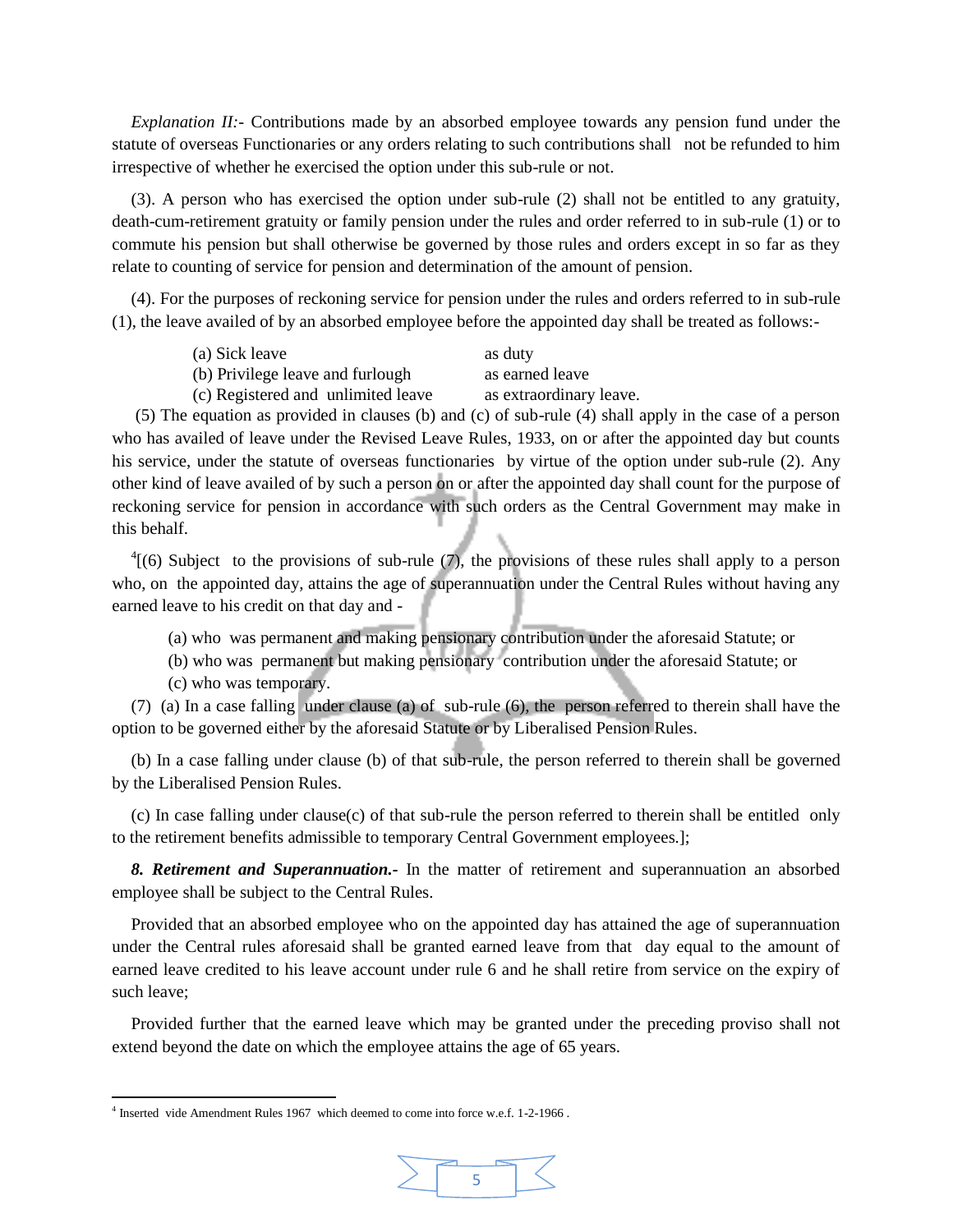*9. Travelling allowances.-* (1) An absorbed employee shall draw travelling allowance in accordance with the Central Rules.

*10. Other allowances.-* (1) An absorbed employee shall have the option to draw either the family allowances and house rent allowance in accordance with the law in force immediately before the appointed day or to draw the allowances and concession specified in sub-rule (3).

2. When an absorbed employee opts for the family allowances and house rent allowances under subrule (1), of the amount of any such allowances which he may draw on or after the appointed day shall not exceed the amount of that allowance drawn by him immediately before the appointed day. If such an employee working on the appointed day in a post to which house rent allowances was specifically attached and he is transferred later to a post in which no house rent allowance was allowed under the Portuguese rule, he shall not draw house rent allowance even if it is admissible in the latter post under the Central Rules.

3. An absorbed employee who does not opt for the family allowance and house rent allowance under sub-rule (1) may draw dearness allowance, house rent allowances, compensatory allowance, children education allowances and re-imbursement of tuition fees in accordance with the Central rules and may also avail travel concession in accordance with the Central rules relating to that concession.

*11. Personal pay not to count as pay in certain cases.-* Personal pay granted under rule 4 shall be counted as pay for the purpose of determining the amount of leave salary and, to the extent permissible under the relevant rules and orders, for determining the amount of pension but shall not be treated as pay for the purpose of dearness allowance, overtime allowance, travelling allowance and other forms of competent allowances or for purposes of leave travel concession.

*12. Provident Fund. -* The Central rules relating to General Provident Fund shall apply to the absorbed employee who shall, as from the appointed day subscribe to the Fund in accordance with these rules.

<sup>5</sup>[13. Other matters. - The conditions of service of absorbed employees relating to all matters other than those for which provision has been made in the foregoing rules shall be governed by the Central rules, if any, on that matter, and save as aforesaid, any right, privilege or concession enjoyed by such employee immediately before the 1<sup>st</sup> day of February, 1966 shall stand abrogated with effect from that day.

*14. Exercise of option. -* (1) The option under sub-rule (2) of rule 7 or sub-rule 10 shall be exercised n writing so as to reach the authority mentioned in sub-rule (2) within six months from the appointed day.

(2) The option shall be intimated by the absorbed employee, in such form as the Central Government may prescribed;

- (a) if he is a gazetted Government servant, to his Accounts Officer; and
- (b) if he is non-gazetted Government servant, to his Head of office.
- (3) The option once exercised shall be final.

 $\overline{\phantom{a}}$ 

*15. Regulation of pay in cases of promotions made before the appointed day.-* An absorbed employee promoted to a higher absorbed post on or after the  $20<sup>th</sup>$  December, 1961 and before the appointed day

<sup>5</sup> Substituted vide Amendment Rules 1967 which deemed to come into force w.e.f. 1-2-1966 . Original Rule read as follows : "*The conditions of service of absorbed employee relating to matters for which no Provision has been made in the foregoing rules shall be governed by the Central rules."*

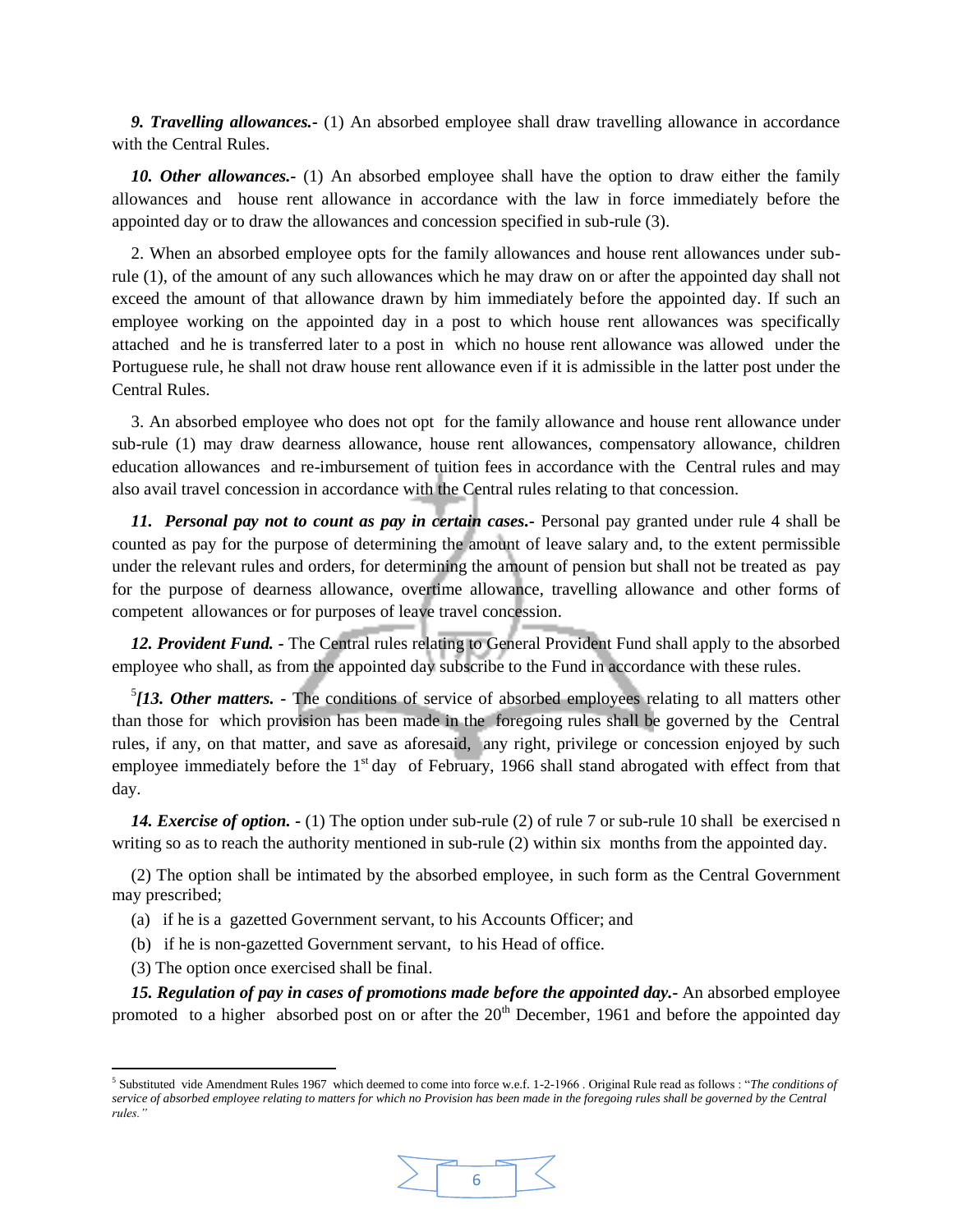shall be entitled to draw in the higher post only the basic pay of the post from which he is promoted plus a charge allowance of ten per cent of such basic pay until his pay is re-fixed in accordance with rule 4.

Provided that if at any time he drew pay in the higher post at a rate, higher than that admissible under this rule, the over payment made to him in respect of the period prior to appointed day shall not be recovered.

*16. Daily rates staff.-* Rule 3,4 and 5 shall apply to an absorbed employee who is in receipt of daily wages and is paid monthly immediately before the appointed day as they apply to other absorbed employees.

*17. Contract officers. -* An absorbed employee appointed under a contract shall continue to be governed by the terms of that contract until the expiry thereof, and if the employee remains in service after such expiry the foregoing rules shall apply to him as they generally apply to absorbed employees subject to the modification that the appointed day for the purpose shall mean the day immediately following the date of expiry of the contract.

*18. Employees of autonomous bodies.-* The provisions of these rules shall apply to persons who were in the service of the Corporations specified below immediately before the  $20<sup>th</sup>$  December, 1961, and are serving on the appointed day either in connection with the administration of the Union Territory or in any of the Departments of the Central Government:-

1. Abastecimento de aga (water works).

- 2. Provioria da Assistencia (Public Assistance Department).
- 3. Service Autonomous da Navegacao da India (Navigation Department).
- 4. Emisora de Goa (Radio).
- 5. Junta do Commercio (Board of International Trade).
- 6. Correios yelegrafos e telephones. (Post, Telegraph and Telephones).
- <sup>6</sup> [7.Santa Casa de Misericordia (Administrative Body of Public Unity);
- 8. Caixa Economica de Goa. ]

l

*19. Disciplinary proceedings.-* Disciplinary proceedings pending against an absorbed employee on the appointed day shall be continued and disposed of in accordance with the law under which they were started.

*20. Interpretation.-* If any question arises relating to the interpretation of these rules, it shall be referred for decision to the Central Government and thereupon the Central Government shall decide the same.

 $7/20$ . A. Rules to apply to persons absorbed in Defence establishments.- The provisions of these rules shall apply to an absorbed employee who is serving on the appointed day in a Defence establishment subject to the following modifications, namely;-

(a) The references to Central Rules shall be construed as references to the rules relating to conditions of service generally applicable to civilians in Defence Services, and

(b) the reference to the Revise Leave Rules, 1933, in rule 6 shall be constructed as a reference to the Leave Rules for civilians in Defence Service.]

7

<sup>&</sup>lt;sup>6</sup> Inserted vide Amendment Rules 1967 which deemed to come into force w.e.f. 1-2-1966.

<sup>&</sup>lt;sup>7</sup> Inserted vide Amendment Rules 1967 which deemed to come into force w.e.f. 1-2-1966.